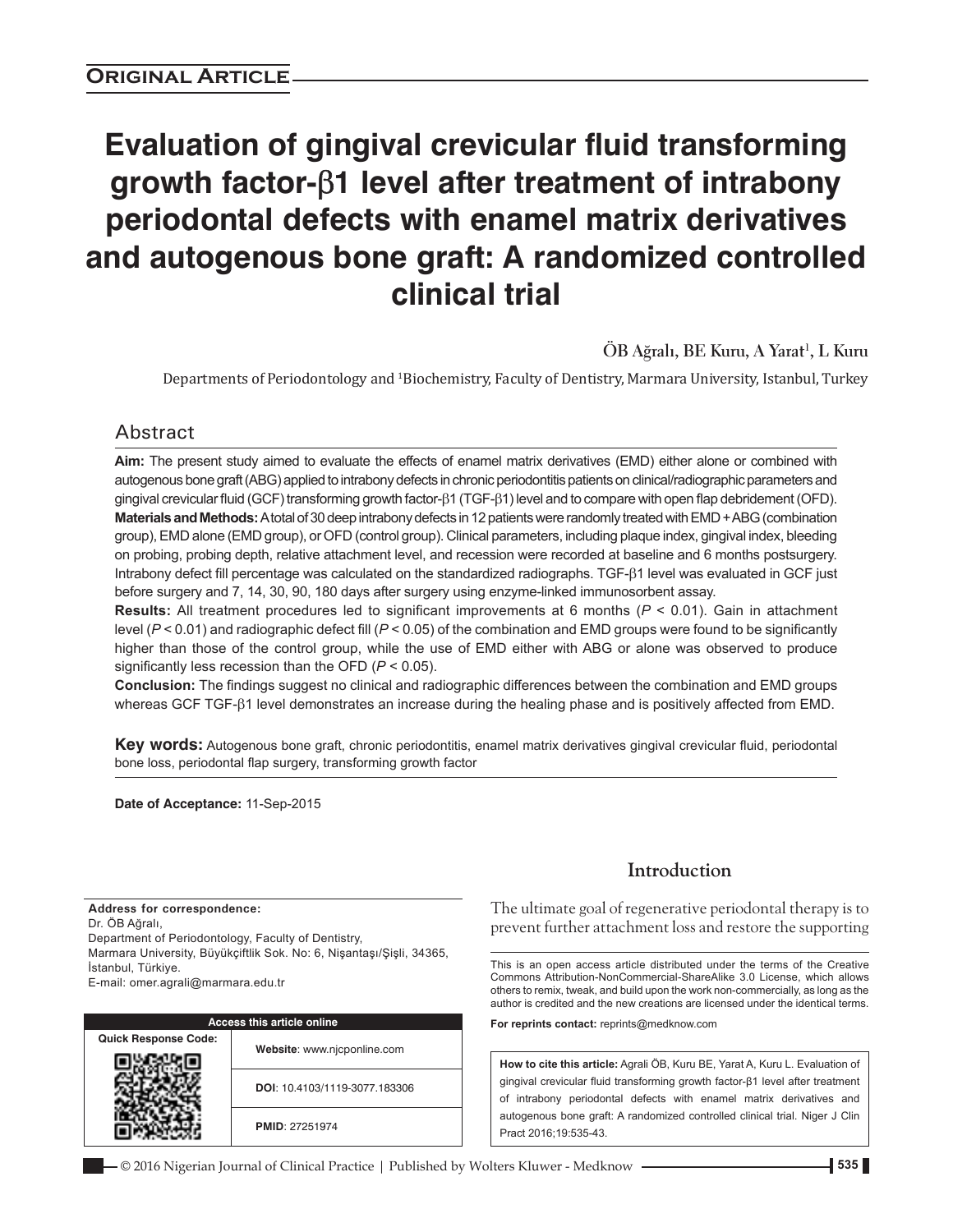structures (i.e., alveolar bone, periodontal ligament, and root cementum) that were lost due to trauma or disease in such a way that the architecture and function can be re‑established.[1] Periodontal regeneration can be attained by the use of a commercially available enamel matrix derivative (EMD) product (Emdogain® Gel, Straumann, Switzerland) which contains mainly amelogenin and related proteins derived from porcine tooth germs.[2‑5] When the regenerative treatment is targeted to intrabony defects, combining this product with a graft has been recommended in order to overcome the soft tissue collapse and maintain space because of its gel-like consistency.<sup>[6]</sup> Among different available graft materials, autogenous bone graft (ABG) has several ideal characteristics, including osteogenic, osteoinductive, and osteoconductive properties.  $[7,8]$ By the use of ABG together with EMD, two different wound healing types can be achieved in the intrabony defect as a result of a synergistic effect between these biomaterials.[8] While the ABG provides osteoinductive and/or osteoconductive effect, avoids flap collapse by maintaining space together with stabilizing the biomaterial, the EMD can exert biological potential by stimulating the development of new periodontal ligament and cementum.<sup>[8]</sup> The data from several clinical studies evaluating the use of  $EMD + ABC$  combination in intrabony defects suggest comparable outcomes in attachment gain (AG) and bone fill parameters.[8‑10]

Although the underlying mechanism of EMD during periodontal wound healing process is not clear, some evidence emerged from *in vitro* studies. Besides expression of a number of molecules, that is, extracellular matrix molecules, cytokines, and growth factors, effects on the attachment, proliferation, chemotaxis, spreading, and survival properties of different types of periodontal cells have been demonstrated by the use of EMD.<sup>[11]</sup> There are limited data concerning the action mechanism of EMD on periodontal wound healing process following nonsurgical or surgical therapy by assessing the protein gingival crevicular fluid (GCF) level of any biomarker.<sup>[12-14]</sup> GCF could be considered to reflect the ongoing activities around the periodontium such as tissue formation, remodeling, tissue inflammation, and destruction.<sup>[15-19]</sup> Transforming growth factor‑β1 (TGF‑β1) is a multifunctional peptide which is produced by both activated macrophages and neutrophils that are existing during the initial phases of wound healing. It shows a chief role in wound healing process, including tissue remodeling and regeneration by stimulating differentiation, proliferation and expression of cells.[16,20‑23] TGF‑β1 alone or in combination with other growth factors accelerates several stages of wound healing.<sup>[24-26]</sup> It stimulates the development of new granulation tissue through angiogenesis and collagen production by fibroblasts.<sup>[24,26,27]</sup> By this way, TGF‑β1 exerts regulation responsibility in collagen metabolism in some kind of pathological conditions, including periodontitis.[16,22,28,29] It is shown that TGF‑β1 has some degree of clinical effectiveness in stimulating periodontal regeneration *in vivo*. [16,30,31] The present study aimed to evaluate the effects of EMD either alone or combined with ABG applied to intrabony defects in chronic periodontitis patients on clinical, radiographic parameters and GCF TGF- $\beta$ 1 level and to compare with open flap debridement (OFD). Hypothesis of the current study is to test whether the use of ABG and EMD combination in the treatment of intrabony periodontal defects of chronic periodontitis patients enhance the clinical, radiographic, and biochemical parameters in comparison with the OFD alone.

# **Materials and Methods**

## **Experimental design**

Three different treatment modalities to treat deep intrabony defects were compared in this randomized, prospective, controlled, parallel, clinical study. The control group defects were treated with OFD only while the test group defects were treated with EMD alone (EMD group) and EMD combined with ABG (combination group). The same periodontal flap procedure was accomplished in three groups, except EMD application on the root surfaces in both test groups. Additional graft usage was the only difference between two test groups. Clinical and radiographic parameters were measured at baseline and 6 months after surgery.

# **Sample size calculation**

A sample size calculation was performed. An  $\alpha$  error of 5% with 80% power and standard deviation of 1.35 mm with a difference of 1.85 mm AG score between the groups was considered clinically significant which is evident from a recent clinical study.[32] It was indicated that a sample of 9 defects per group would be needed. Bearing in mind that some defects could be lost during the follow-up period, 10 defects per group were included.

# **Patient and site selection**

A total of 30 defects in 12 chronic periodontitis patients (6 female and 6 male) with a mean age of  $44.17 \pm 7.80$  years were included (i.e., 10 defects in each group) from September 2010 to September 2012. Prior to the study, informed consent was signed by all patients. The design and flow chart of the study are shown in Figure 1. Treatments of the patients were performed at the Clinics of Department of Periodontology, Faculty of Dentistry, Marmara University, Istanbul, Turkey. The inclusion criteria were: (a) No systemic diseases that contraindicated periodontal surgery and could affect the consequences of the therapy; (b) no smoking (c) no medications (d) no pregnancy or lactation;(e) a good oral hygiene level(plaque index  $[PI] < 1$ <sup>[33]</sup> and full mouth bleeding on probing (BOP) score <20% after initial periodontal treatment (IPT), (f) compliance with the maintenance program and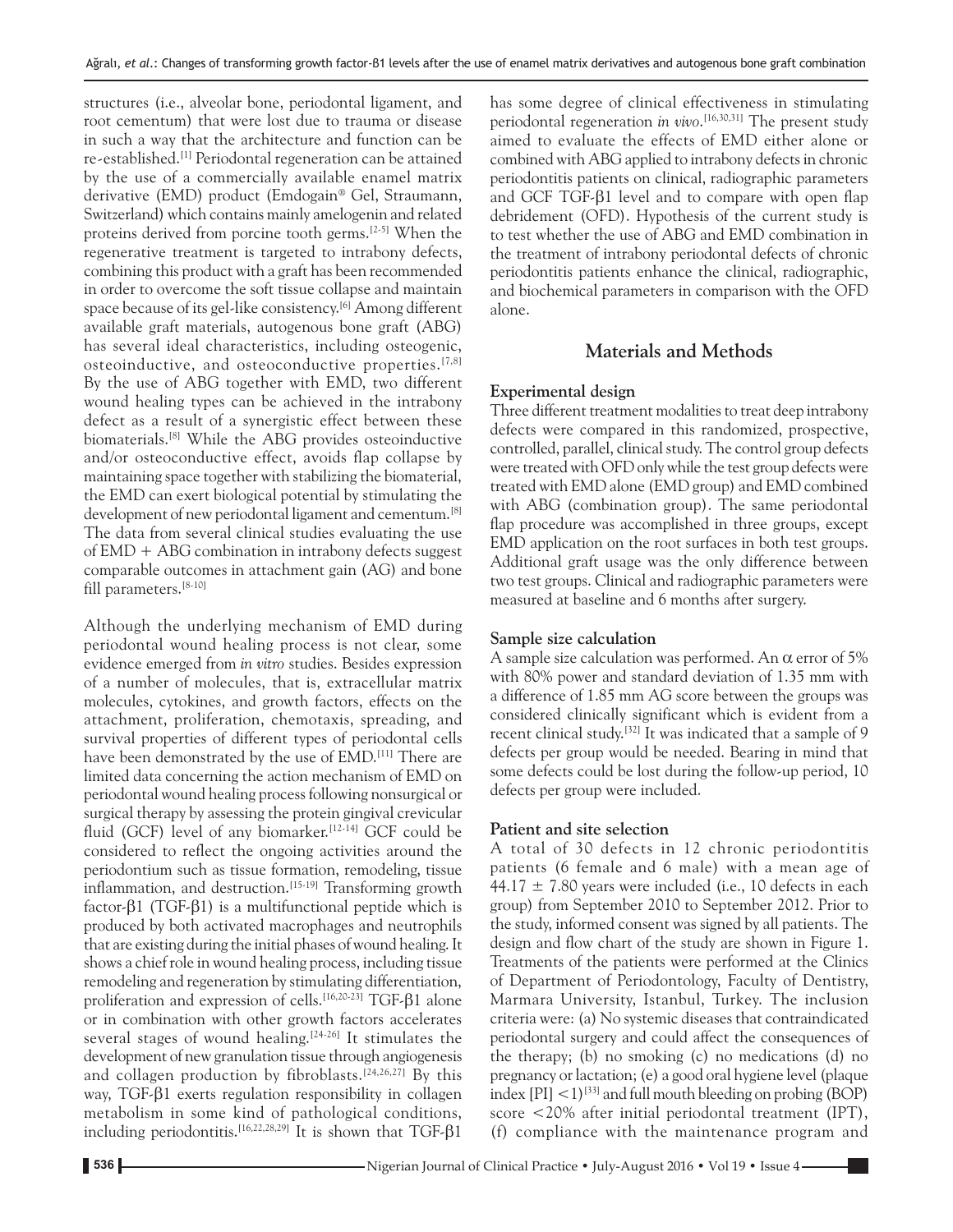(g) minimum one intrabony defect existence with a probing depth (PD)  $\geq$ 6 mm, radiographic depth  $\geq$ 3 mm as detected on the radiographs.[10,34,35]

## **Ethical approval**

The study was completed compatible with the Helsinki Declaration presented in 1975 which is revised in 2000. Ethical approval of the study protocol was obtained from the Research Ethical Board of Marmara University Faculty of Medicine, Istanbul, Turkey (number: MAR‑YÇ‑2009–0048).

#### **Randomization and allocation concealment**

All defects included in this study were distributed to three treatment groups according to a randomization table created in software, which can be reached through internet access (http://www.randomization.com). If a patient had two or more intrabony defects, they were distributed to the treatment groups in a clockwise direction.

## **Clinical parameters**

The PI,<sup>[33]</sup> gingival index (GI),<sup>[33]</sup> BOP, PD, relative attachment level (RAL), recession scores were noted for the deepest site of the defect before and 6 months after the surgery using the same type of periodontal probe (UNC 15, Hu‑Friedy, Chicago, IL, USA). Probing assessments were recorded at the nearest millimeter mark, or if the obtained measurement was positioned between two marks, it would be considered the increment of 0.5 mm during the evaluation. The clinical assessment were done at 6 sites of the tooth, vestibulary (mesial, mid, distal) and oral (mesial, mid, and distal) using an adapted acrylic stent with reference holes by one calibrated examiner (OBA), who was not blinded to the surgical procedures.

#### **Radiographic assessment**

Standardized periapical radiographs of all intrabony defects were taken at baseline and after 6 months with long cone paralleling technique using an appropriate screening device (RWT Roentgenographic‑System, Kentzler‑Kaschner Dental GmbH, Germany). Radiographs were digitized using a digital camera (Canon Powershot G10, Japan) and edited at a resolution of 8‑bits 300 dpi grayscale images by photo editor software (ACD Photo Editor 3.1, ACD Systems Ltd., USA). Before evaluation, two radiographs taken from the same defect were brought to the same size by using cut and resizing tools of the software. Then, obtained images were analyzed in image processing software (Image J 1.43u, Wayne Rasband, National Institute of Health, USA). The image measurements were used in a formula  $(1 - [A2/A1 \times (L1/L2)^2] \times 100)$  in order to calculate the radiographic bone fill percentage where A1 represents the baseline area specified by borders of the defect; A2 the postoperative area specified by borders of the defect; L1 linear length between mesial and distal cementoenamel junctions on baseline radiograph and L2

linear length between mesial and distal cementoenamel junctions on the radiograph taken at 6 months [Figure 2].

## **Intrasurgical measurements**

The intrabony defect depth (IDD) was measured as the distance from the maximum coronal part of the alveolar bone to the bottom of the defect. Besides, defect configuration (i.e., number of walls) was recorded during surgery.

# **Determination of gingival crevicular fluid transforming growth factor‑**β**1 levels**

GCF samples were collected with paper strips (PerioPaper® Oraflow Inc., New York, USA) just before surgery and 7, 14, 30, 90, 180 days after surgery and evaluated by enzyme-linked immunosorbent assay using a commercially available kit for TGF‑β1 (Quantikine Human TGF‑β1, R and D Systems, Inc., USA) according to the manufacturers' instructions.[16] The volume of samples as determined by a standardized automated gingival fluid measuring device (Periotron 8000, Smithtown, New York, USA), and strips placed into sterile tubes were stored at −80°C.

## **Treatment of intrabony defects**

All procedures were performed by the same operator (OBA). All patients received IPT including oral hygiene instructions, scaling and root planing using both hand (Gracey, SG 3/4, 5/6, 7/8, 11/12, 13/14, Minifive, SAS 3/4, Hu‑Friedy, USA) and ultrasonic instruments (Cavitron® Bobcat Pro®, Dentsply International Inc., USA). After 8 weeks, each defect was randomly assigned to the groups. After local anesthesia (Ultracain® D‑S forte, Hoechst Marion Roussel, Turkey), sulcular incisions were made and full-thickness flaps were raised buccally and lingually, granulation tissues removed, and the root surfaces gently scaled and planed. Special care was taken to create a surgical area free from blood and saliva. In the EMD and combination groups, the exposed root surfaces were conditioned with 24% EDTA gel (Prefgel®, Straumann, Switzerland) for 2 min.[36] Surgical area was then rinsed with saline. EMD gel was injected onto the intrabony defects and root surfaces. Then, in the combination group, the adequate amount of ABG obtained from adjacent bone surfaces by using hand instruments (Ochsenbein Periodontal Chisel  $\mathrm{CO}_2$ , Rhodes Back Action Periodontal Chisel C36/37, Hu‑Friedy Inst. Co. USA) was mixed with the gel and placed into the bone defects. Finally, a second layer of EMD gel was injected to cover the ABG. Then, the flaps were sutured interdentally with an absorbable polyglycolide‑co‑lactide suture (5–0 pegelak, Doğsan A. R. Trabzon, Turkey).

#### **Postoperative care**

Patients received amoxicillin  $+$  potassiumclavulanate (1000 mg tablet, GlaxoSmithKline, Istanbul, Turkey) twice a day for 7 days, naproxen sodium (550 mg tablet,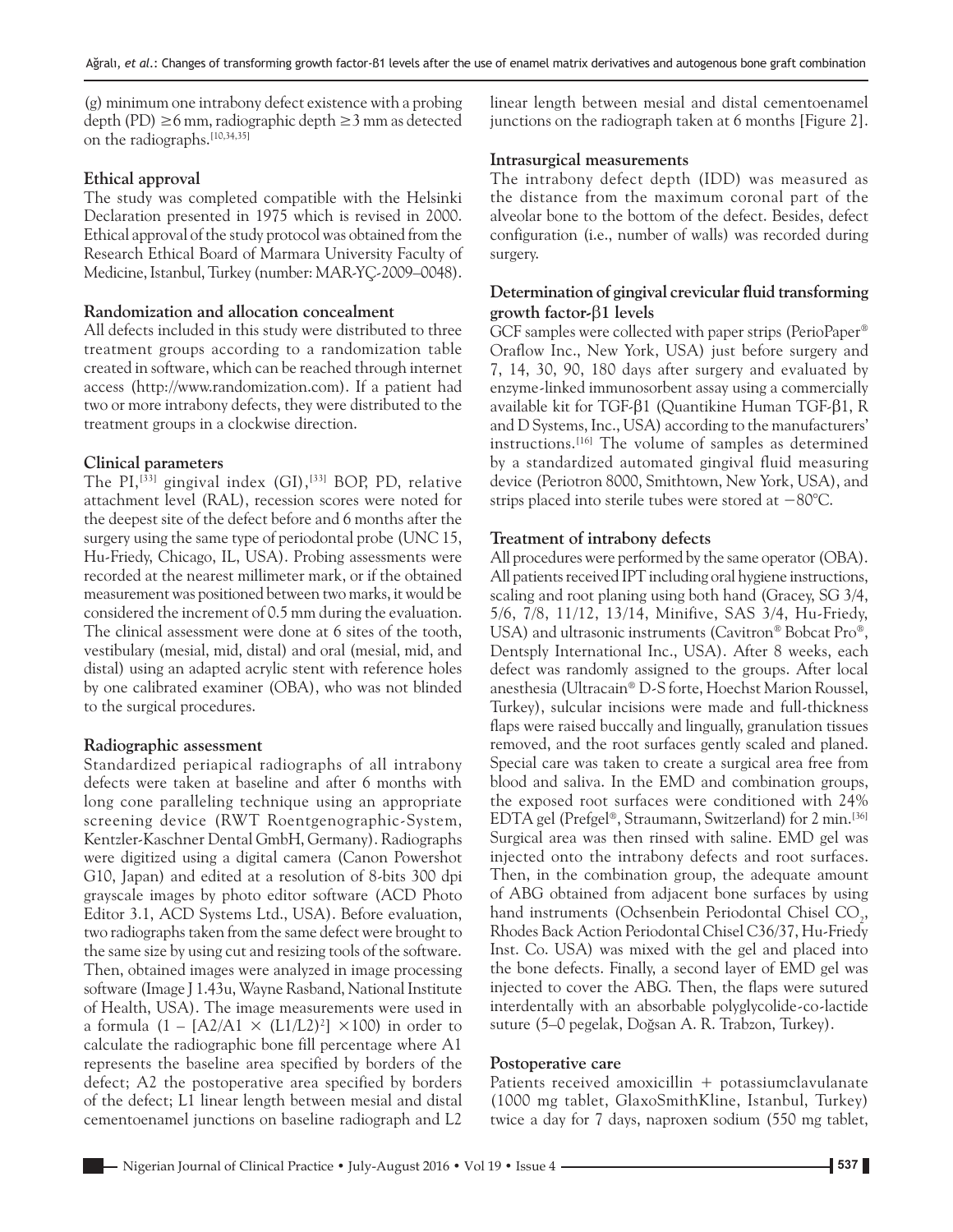Bilim Ilac, Istanbul, Turkey) twice a day for 7 days and 0.12% chlorhexidine + benzydaminehydrocloride mouth rinse (Drogsan, Ankara, Turkey), twice a day for 4 weeks. Mechanical tooth cleaning was not allowed in the surgical area for the first 4 postoperative weeks. Sutures were removed at 14 days following surgery. Patients were recalled strictly for supra‑gingival tooth cleaning and polishing procedures weekly in the first 2 months, once for 2 weeks during the 3rd month and monthly after 3 months.

#### **Statistical analysis**

Statistical software (SPSS® 15.0 for Windows, Chicago, IL, USA) was used for data analysis. Nonparametric tests were used because the data did not show normal distribution. The Friedman test was used for intragroup repeated-measures, Wilcoxon test was used for paired intragroup comparison. Kruskal–Wallis test was used to detect intergroup differences, followed by a *post‑hoc* Bonferroni corrected Mann–Whitney U‑test at *P* < 0.017 level. Statistical significance was evaluated at *P* < 0.05 level.

# **Results**

A total of 30 intraosseous defects in 12 patients were randomly treated. No dropouts occurred until the end of the



**Figure 1**: Flow chart of the study

study. No adverse reactions were seen. Minor complications such as swelling and bleeding were present in the early healing phase after surgery.

# **Clinical and radiographic parameters**

Table 1 demonstrates similar initial clinical parameters of the groups. There were no significant differences in any of the clinical measurements among the groups at baseline  $(P > 0.05)$ . Although, the defect distribution and configuration showed a comparable outcome [Table 2], there was no statistically significant difference in the IDD measurements among the groups  $(P > 0.05)$  [Table 1]. Table 3 demonstrates the intragroup comparisons of the

| Table 1: Initial clinical parameters |                   |                   |                   |               |
|--------------------------------------|-------------------|-------------------|-------------------|---------------|
|                                      | Control           | <b>EMD</b>        | Combination       | $P^{\dagger}$ |
| PI                                   |                   |                   |                   |               |
| Full mouth                           | $0.36 \pm 0.17$   | $0.23 \pm 0.06$   | $0.32 \pm 0.14$   | 0.121         |
| Interproximal                        | $0.75 \pm 0.26$   | $0.65 \pm 0.24$   | $0.55 \pm 0.16$   | 0.105         |
| GI                                   |                   |                   |                   |               |
| Full mouth                           | $0.31 \pm 0.15$   | $0.24 \pm 0.09$   | $0.28 \pm 0.12$   | 0.321         |
| Interproximal                        | $0.90 \pm 0.21$   | $0.90 \pm 0.21$   | $0.78 \pm 0.24$   | 0.305         |
| BOP $(% )$                           |                   |                   |                   |               |
| Full mouth                           | $8.50 \pm 2.03$   | $8.29 \pm 2.33$   | $8.98 \pm 2.29$   | 0.598         |
| Interproximal                        | $62.50 \pm 17.68$ | $55.00 \pm 10.54$ | $60.33 \pm 17.29$ | 0.525         |
| $PD$ (mm)                            | $7.60 \pm 1.51$   | $8.30 \pm 1.70$   | $7.93 \pm 1.66$   | 0.624         |
| $IDD$ (mm)                           | $5.60 \pm 1.64$   | $6.40 \pm 1.95$   | $5.20 \pm 1.39$   | 0.280         |

† Kruskal-Wallis test, *P*<0.05. PI=Plaque index; GI=Gingival index; BOP=Bleeding on probing; PD=Probing depth; EMD=Enamel matrix derivatives; IDD= Intrabony defect depth

|             | Table 2: Characteristics of intrabony defects |   |  |   |                                            |   |  |  |  |
|-------------|-----------------------------------------------|---|--|---|--------------------------------------------|---|--|--|--|
|             |                                               |   |  |   | Number of defect walls Defect localization |   |  |  |  |
|             |                                               |   |  |   | 1-2 1-2-3 Incisor Premolar Molar           |   |  |  |  |
|             | Walled Walled Walled canine                   |   |  |   |                                            |   |  |  |  |
| Control     |                                               | q |  | κ |                                            |   |  |  |  |
| EMD         |                                               | 5 |  | 2 | 6                                          | 2 |  |  |  |
| Combination |                                               | 6 |  | 5 |                                            |   |  |  |  |

EMD=Enamel matrix derivatives



**Figure 2**: The measures for calculation of the radiographic bone fill percentage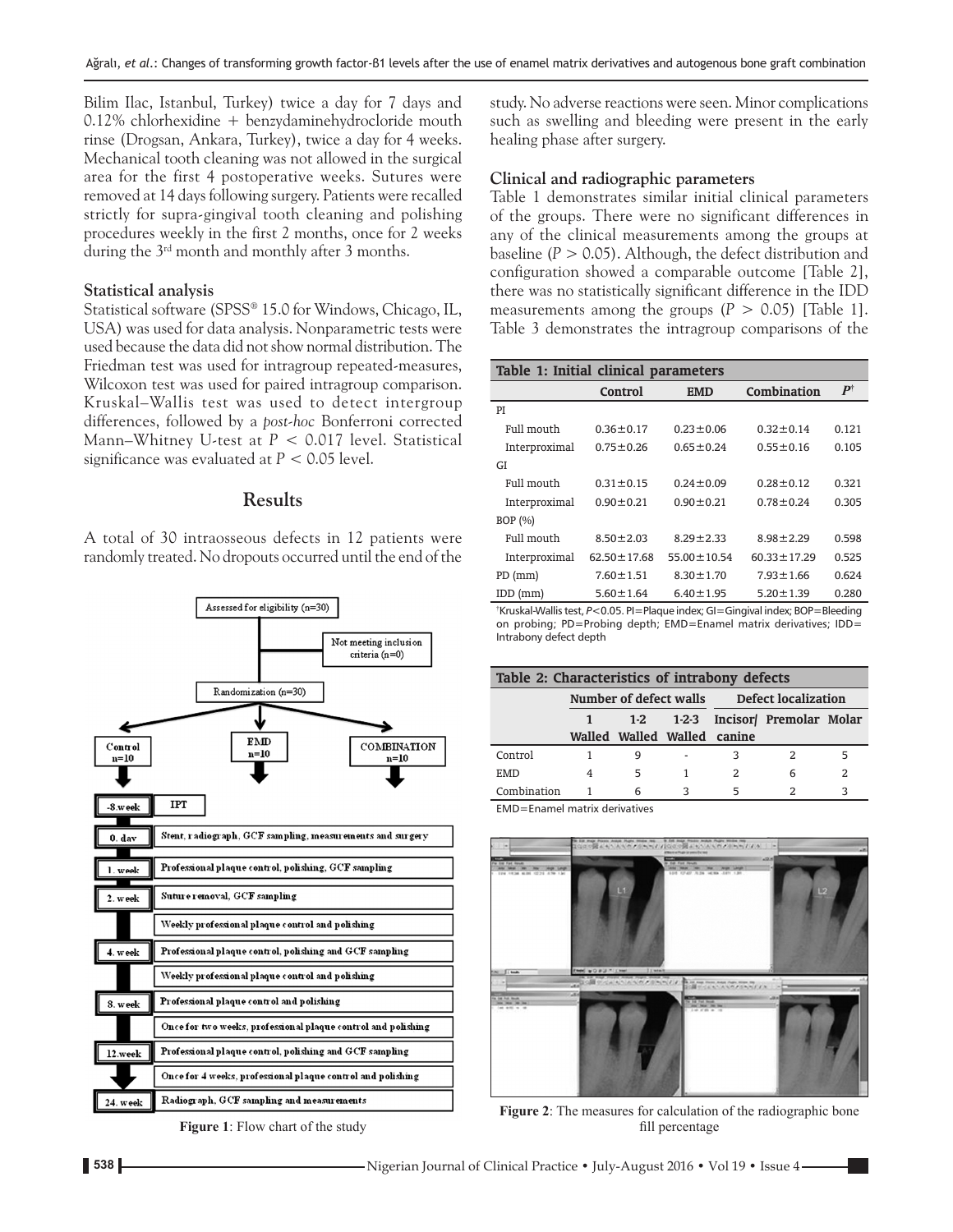| Table 3: Intragroup, intergroup, and paired comparisons of clinical and radiographic parameters                                                                                                                                                                                                                                                                              |                   |                   |                                  |       |                   |                   |                   |       |                   |                   |                   |       |       |
|------------------------------------------------------------------------------------------------------------------------------------------------------------------------------------------------------------------------------------------------------------------------------------------------------------------------------------------------------------------------------|-------------------|-------------------|----------------------------------|-------|-------------------|-------------------|-------------------|-------|-------------------|-------------------|-------------------|-------|-------|
|                                                                                                                                                                                                                                                                                                                                                                              |                   | Control           |                                  |       |                   | EMID              |                   |       |                   | Combination       |                   |       |       |
|                                                                                                                                                                                                                                                                                                                                                                              | Baseline          | 6 months          | Change                           |       | Baseline          | 6 months          | Change            |       | Baseline          | 6 months          | Change            | Ã     |       |
|                                                                                                                                                                                                                                                                                                                                                                              | $0.75 \pm 0.26$   | $0.35 + 0.24$     | $0.40 \pm 0.21$                  | 0.005 | $0.65 \pm 0.24$   | $0.15 + 0.24$     | $0.50 + 0.00$     | 0.002 | $0.55 \pm 0.16$   | $0.05 + 0.16$     | $0.50 \pm 0.00$   | 0.002 | 0.126 |
| Œ                                                                                                                                                                                                                                                                                                                                                                            | $0.90 \pm 0.21$   | $0.70 + 0.22$     | $0.20 \pm 0.22$ <sup>a</sup>     | 0.038 | $0.90 \pm 0.21$   | $0.25 + 0.26$     | $0.65 + 0.33$     | 0.006 | $0.78 + 0.24$     | $0.27 + 0.34$     | $0.51 \pm 0.33$   | 0.010 | 0.011 |
| BOP (%)                                                                                                                                                                                                                                                                                                                                                                      | $62.50 \pm 17.68$ | $37.50 \pm 17.68$ | $25.00 \pm 0.00^{a,b}$           | 0.002 | $55.00 \pm 10.54$ | $12.50 \pm 13.18$ | $42.50 \pm 12.08$ | 0.004 | $60.33 \pm 17.29$ | $12.62 \pm 13.05$ | 47.71 ± 18.49     | 0.005 | 0.002 |
| PD (mm)                                                                                                                                                                                                                                                                                                                                                                      | $7.60 \pm 1.51$   | $3.20 + 0.79$     | $4.40 \pm 1.17$                  | 0.004 | $8.30 \pm 1.70$   | $3.30 \pm 0.67$   | $5.00 \pm 1.41$   | 0.005 | $7.93 \pm 1.66$   | $3.22 \pm 0.41$   | $4.71 \pm 1.63$   | 0.005 | 0.660 |
| RAL (mm)                                                                                                                                                                                                                                                                                                                                                                     | $12.10 \pm 2.13$  | $10.50 \pm 1.78$  | $1.60 \pm 0.70$ <sup>a,b</sup>   | 0.004 | $13.70 \pm 2.58$  | $9.20 \pm 2.66$   | $4.50 \pm 3.24$   | 0.005 | $13.06 \pm 1.77$  | $9.51 \pm 0.84$   | $3.55 \pm 1.46$   | 0.005 | 0.001 |
| Recession (mm)                                                                                                                                                                                                                                                                                                                                                               | $4.70 \pm 1.70$   | $7.30 \pm 1.49$   | $-2.70 \pm 0.95$ <sup>a,b</sup>  | 0.004 | $5.40 \pm 1.96$   | $5.90 \pm 2.28$   | $-0.50 + 2.72$    | 0.310 | $5.12 \pm 1.91$   | $6.28 \pm 0.82$   | $-1.16 \pm 1.62$  | 0.064 | 0.001 |
| Radiographic bone fill (%)                                                                                                                                                                                                                                                                                                                                                   |                   |                   | $35.31 \pm 20.56$ <sup>a,b</sup> |       |                   |                   | $65.98 \pm 14.76$ |       |                   |                   | $64.56 \pm 24.23$ |       | 0.003 |
| *Wilcoxon signed-rank test, P<0.05; *Kruskal-Wallis test, P<0.05; *Different from EMD, Mann-Whitney test, Bonferroni post-hoc test, P<0.17; *Different from combination, Mann-Whitney test, Bonferroni<br>ρost-hoc test, P<0.17. EMD=Enamel matrix derivatives; Pl=Plaque index; Gl=Gingival index; BOP=Bleeding on probing; PD=Probing depth; RAL=Relative attachment level |                   |                   |                                  |       |                   |                   |                   |       |                   |                   |                   |       |       |

mean PI, GI, BOP, PD, RAL, recession scores. All measured parameters at 6 months with respect to their baseline value revealed statistically significant improvements in all groups  $(P < 0.05)$ , except the control group which demonstrated statistically significant recession (*P* < 0.01) at 6 months. The intergroup comparisons of the changes in clinical and radiographic parameters displayed statistically significant differences among the groups ( $P < 0.05$ ), except PI and PD scores (*P* > 0.05) [Table 3].

Further, paired comparisons revealed statistically significant differences between the control and EMD groups also between the control and combination groups  $(P < 0.05)$ , whereas no significant differences, were present between the combination and EMD groups in any of the clinical and radiographic parameters  $(P > 0.05)$ [Table 3].

#### **Biochemical parameters**

Table 4 demonstrates the changes in GCF volume throughout the study period. In the control group, the GCF volume showed a slight increase on day 7 and diminished under the initial value during 180 days period. GCF volume in the control group decreased from a baseline value of 1.03  $\pm$  0.59 µL to 0.51  $\pm$  0.31 µL at 6 months. However, this decrease was not statistically significant (*P* > 0.05) [Table 4]. GCF volume measured in the EMD group decreased from  $0.87 \pm 0.52 \mu L$ to  $0.45 \pm 0.35$  µL at 6 months ( $P > 0.05$ ) [Table 4]. In the combination group, baseline GCF volume (1.01  $\pm$  0.74 µL) exhibited increase in 7<sup>th</sup> and 14<sup>th</sup> day evaluation periods ( $P < 0.05$ ) and decreased to  $0.62 \pm 0.53$  µL at 6 months ( $P < 0.05$ ) [Table 4]. Statistically significant differences were detected in GCF volume at 90<sup>th</sup> day with respect to baseline, 7<sup>th</sup> day and 14<sup>th</sup> with respect to 90<sup>th</sup> day, and 180<sup>th</sup> day with respect to  $14<sup>th</sup>$  day in the combination group [Table 5].

TGF‑β1 could not be detected in 25% of total GCF samples, 41% of the control group, 26% of the EMD group and 6% of the combination group [Table 6]. TGF‑β1 concentration in the control group increased on day 7 remained high with respect to the baseline value until the end of the evaluation period. However, the intragroup statistical analysis could not be performed in the control group because of the excessive number of TGF‑β1 undetected GCF samples. In the EMD group, TGF‑β1 concentration showed a slight increase on day 7 and remained high until the 30<sup>th</sup> day and then decreased below the baseline concentration at day 90. These changes were not statistically significant throughout the whole evaluation period  $(P > 0.05)$ . In the combination group, TGF‑β1 concentration showed similar changes with the EMD group and decreased from baseline value of 4.39  $\pm$  3.57 ng/mL to 3.63  $\pm$  1.85 ng/mL at 6 months  $(P > 0.05)$ . As shown in Table 4, baseline TGF‑β1 concentrations did not show statistically significant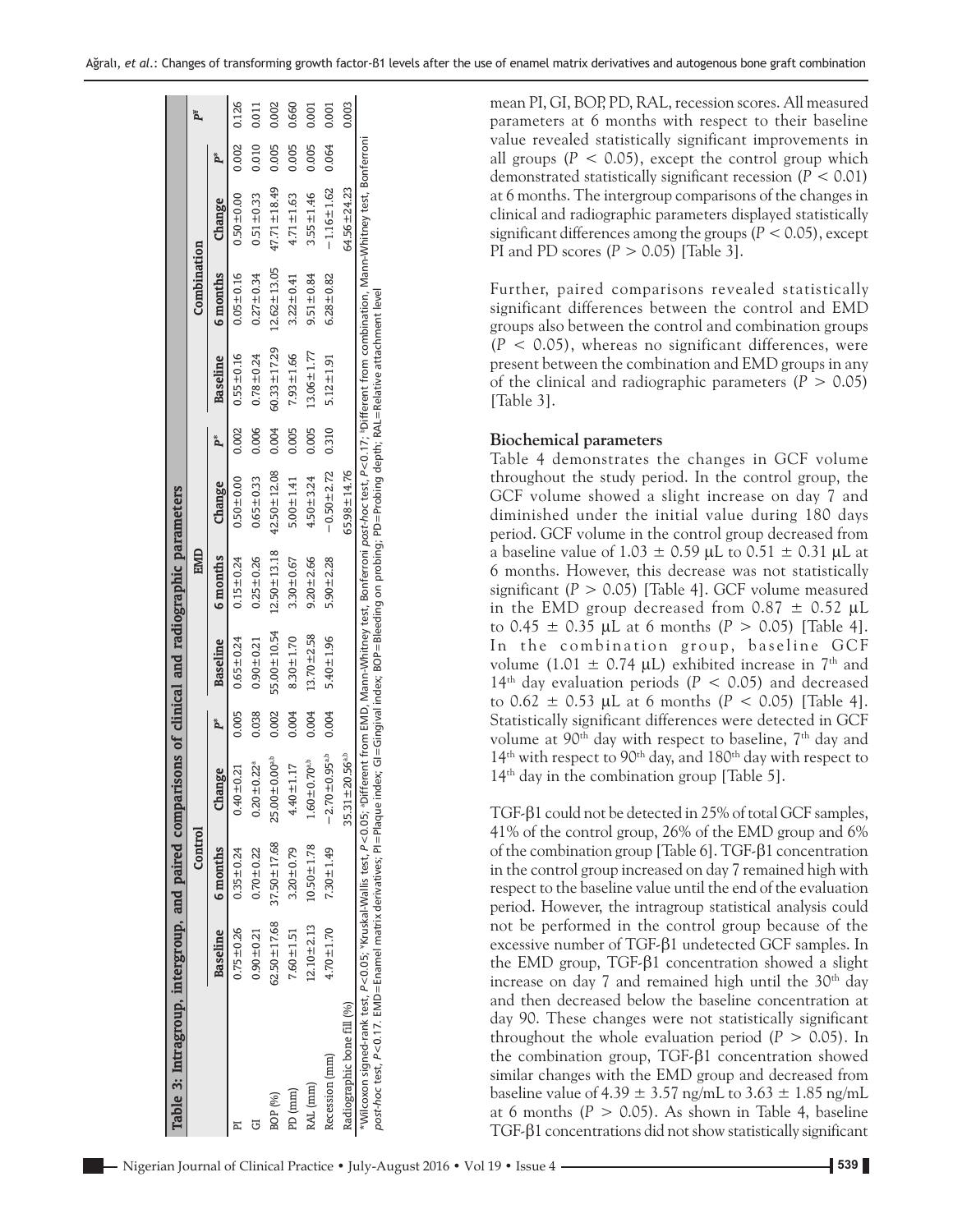| Table 4: Changes of GCF volume, $TGF-\beta1 concentration and TGF-\beta1 amount$ |                 |                 |                 |                 |                 |                 |       |  |  |
|----------------------------------------------------------------------------------|-----------------|-----------------|-----------------|-----------------|-----------------|-----------------|-------|--|--|
|                                                                                  |                 |                 |                 | <b>Days</b>     |                 |                 |       |  |  |
|                                                                                  | $\bf{0}$        | $\overline{7}$  | 14              | 30              | 90              | 180             | $P^*$ |  |  |
| GCF volume $(\mu L)$                                                             |                 |                 |                 |                 |                 |                 |       |  |  |
| Control                                                                          | $1.03 \pm 0.59$ | $1.26 \pm 0.55$ | $1.10 \pm 0.63$ | $0.83 \pm 0.45$ | $0.56 \pm 0.48$ | $0.51 \pm 0.31$ | 0.060 |  |  |
| <b>EMD</b>                                                                       | $0.87 \pm 0.52$ | $1.21 \pm 0.52$ | $1.13 \pm 0.75$ | $0.94 \pm 0.61$ | $0.71 \pm 0.25$ | $0.45 \pm 0.35$ | 0.098 |  |  |
| Combination                                                                      | $1.01 \pm 0.74$ | $1.23 \pm 0.71$ | $1.16 \pm 0.82$ | $0.88 \pm 0.61$ | $0.38 \pm 0.15$ | $0.62 \pm 0.53$ | 0.028 |  |  |
| $P^{\dagger}$                                                                    | 0.803           | 0.904           | 0.996           | 0.964           | 0.041           | 0.724           |       |  |  |
| TGF- $\beta$ 1 concentration (ng/mL)                                             |                 |                 |                 |                 |                 |                 |       |  |  |
| Control                                                                          | $1.15 \pm 0.51$ | $1.61 \pm 1.05$ | $4.31 \pm 8.74$ | $2.93 \pm 3.08$ | $4.06 \pm 4.57$ | $2.75 \pm 2.53$ |       |  |  |
| EMD                                                                              | $4.49 \pm 4.38$ | $5.16 \pm 4.95$ | $4.23 \pm 0.84$ | $4.85 \pm 3.43$ | $3.00 \pm 2.21$ | $2.98 \pm 1.52$ | 0.477 |  |  |
| Combination                                                                      | $4.39 \pm 3.57$ | $6.03 \pm 7.26$ | $4.92 \pm 4.89$ | $4.88 \pm 5.04$ | $3.71 \pm 3.59$ | $3.63 \pm 1.85$ | 0.388 |  |  |
| $P^{\dagger}$                                                                    | 0.130           | 0.019           | 0.096           | 0.549           | 0.953           | 0.564           |       |  |  |
| $TGF-\beta1 amount (pg)$                                                         |                 |                 |                 |                 |                 |                 |       |  |  |
| Control                                                                          | $1.47 \pm 0.77$ | $2.28 \pm 2.09$ | $1.74 \pm 1.22$ | $1.40 \pm 1.11$ | $1.40 \pm 1.52$ | $0.29 \pm 0.15$ |       |  |  |
| EMD                                                                              | $2.82 \pm 2.26$ | $3.49 \pm 2.00$ | $4.90 \pm 2.81$ | $3.49 \pm 1.76$ | $1.95 \pm 1.38$ | $1.26 \pm 0.44$ | 0.168 |  |  |
| Combination                                                                      | $3.68 \pm 3.15$ | $5.89 \pm 4.85$ | $3.04 \pm 1.82$ | $3.44 \pm 2.46$ | $1.45 \pm 1.24$ | $1.86 \pm 1.47$ | 0.141 |  |  |
| P†                                                                               | 0.222           | 0.184           | 0.025           | 0.232           | 0.713           | 0.050           |       |  |  |

† Kruskal-Wallis test, *P*<0.05, \*Friedman test, *P*<0.05. EMD=Enamel matrix derivatives; GCF=Gingival crevicular fluid; TGF‑β1=Transforming growth factor‑β1

|    |       |       |       |       |                                                                   |       |       |             |       |       |       | Table 5: Comparison of the GCF volume in combination group at different evaluation periods |       |        |        |
|----|-------|-------|-------|-------|-------------------------------------------------------------------|-------|-------|-------------|-------|-------|-------|--------------------------------------------------------------------------------------------|-------|--------|--------|
|    |       |       |       |       |                                                                   |       |       | <b>Days</b> |       |       |       |                                                                                            |       |        |        |
|    | 0/7   | 0/14  | 0/30  | 0/90  | 0/180                                                             | 7/14  | 7/30  | 7/90        | 7/180 | 14/30 | 14/90 | 14/180                                                                                     | 30/90 | 30/180 | 90/180 |
| דם | 0.307 | 0.475 | 0.575 | 0.028 | 0.123                                                             | 0.333 | 0.050 | 0.013       | 0.161 | 0.123 | 0.013 | 0.036                                                                                      | 0.068 | 0.173  | 0.237  |
|    |       |       |       |       | *Wilcoxon signed rank test, P<0.05. GCF=Gingival crevicular fluid |       |       |             |       |       |       |                                                                                            |       |        |        |

| Table 6: Number of GCF samples which $TGF-\beta 1$ was<br>not detected |                  |              |                      |  |  |  |  |  |  |  |
|------------------------------------------------------------------------|------------------|--------------|----------------------|--|--|--|--|--|--|--|
| Day                                                                    | Control $(n=60)$ | $EMD (n=60)$ | Combination $(n=60)$ |  |  |  |  |  |  |  |
| $\Omega$                                                               | 4                |              |                      |  |  |  |  |  |  |  |
|                                                                        | $\mathfrak{D}$   | 3            |                      |  |  |  |  |  |  |  |
| 14                                                                     | $\mathcal{L}$    | 3            |                      |  |  |  |  |  |  |  |
| 30                                                                     | 6                | 3            | 2                    |  |  |  |  |  |  |  |
| 90                                                                     | 4                | 2            |                      |  |  |  |  |  |  |  |
| 180                                                                    | 6                | 4            |                      |  |  |  |  |  |  |  |
| Total $(\%)$                                                           | 25(41)           | 16 (26)      | 4(6)                 |  |  |  |  |  |  |  |

EMD=Enamel matrix derivatives; GCF=Gingival crevicular fluid; TGF‑β1=Transforming growth factor‑β1

difference among the groups  $(P > 0.05)$ , except day 7 (*P* < 0.05) [Table 4].

In the control group, TGF‑β1 amount demonstrated a slight increase on day 7 and 14 followed by a decrease under the baseline value at 6 months. However, this change could not be evaluated statistically because of the undetected TGF‑β1 amount in GCF samples. In the EMD group, TGF‑β1 amount decreased from a baseline value of 2.81  $\pm$  3.15 pg to 1.26  $\pm$  0.44 pg at 6 months ( $P > 0.05$ ). In the combination group TGF‑β1 amount displayed similar changes and decreased from  $3.68 \pm 3.15$  pg baseline amount to 1.86  $\pm$  1.47 pg at 6 months. These changes were not statistically significant  $(P > 0.05)$ . Intergroup comparisons revealed that TGF‑β1 amount in the EMD group was significantly higher than that in the combination group at 14<sup>th</sup> day only ( $P < 0.05$ ) [Table 4].

# **Discussion**

The primary aim of this study was to assess regenerative effects of EMD in intrabony periodontal defects combined with ABG. Results have shown that all treatment procedures led to statistically significant clinical and radiographic improvements. The present trial demonstrates that the application of EMD together with OFD promotes relevant advantages in the therapy of intrabony defects compared to OFD alone. However, combining EMD with ABG did not show any advantage compared to the use of EMD alone.

In this study, gingival health was evaluated by GI and BOP measurements. At 6 months, changes in the interproximal GI and BOP parameters were statistically significant among the groups  $(P < 0.05)$ . Reductions of these parameters were significantly higher in the EMD and combination groups than the control group. However, there is no significant difference between the EMD and combination groups  $(P > 0.05)$ . These findings are in line with the studies which had examined the possible advantage of EMD when used with OFD and shown that addition of EMD exhibited statistically significant soft tissue healing when compared with OFD alone.<sup>[2-5,37,38]</sup> Possibly by the decrease of matrix metalloproteinase levels in the EMD treated sites,[39] and antimicrobial<sup>[40,41]</sup> and anti-inflammatory effects<sup>[42]</sup> of PGA.

Clinical evaluations demonstrated similar and significant PD reductions in all groups at 6 months (*P* < 0.05) with insignificant differences among the groups  $(P > 0.05)$ . The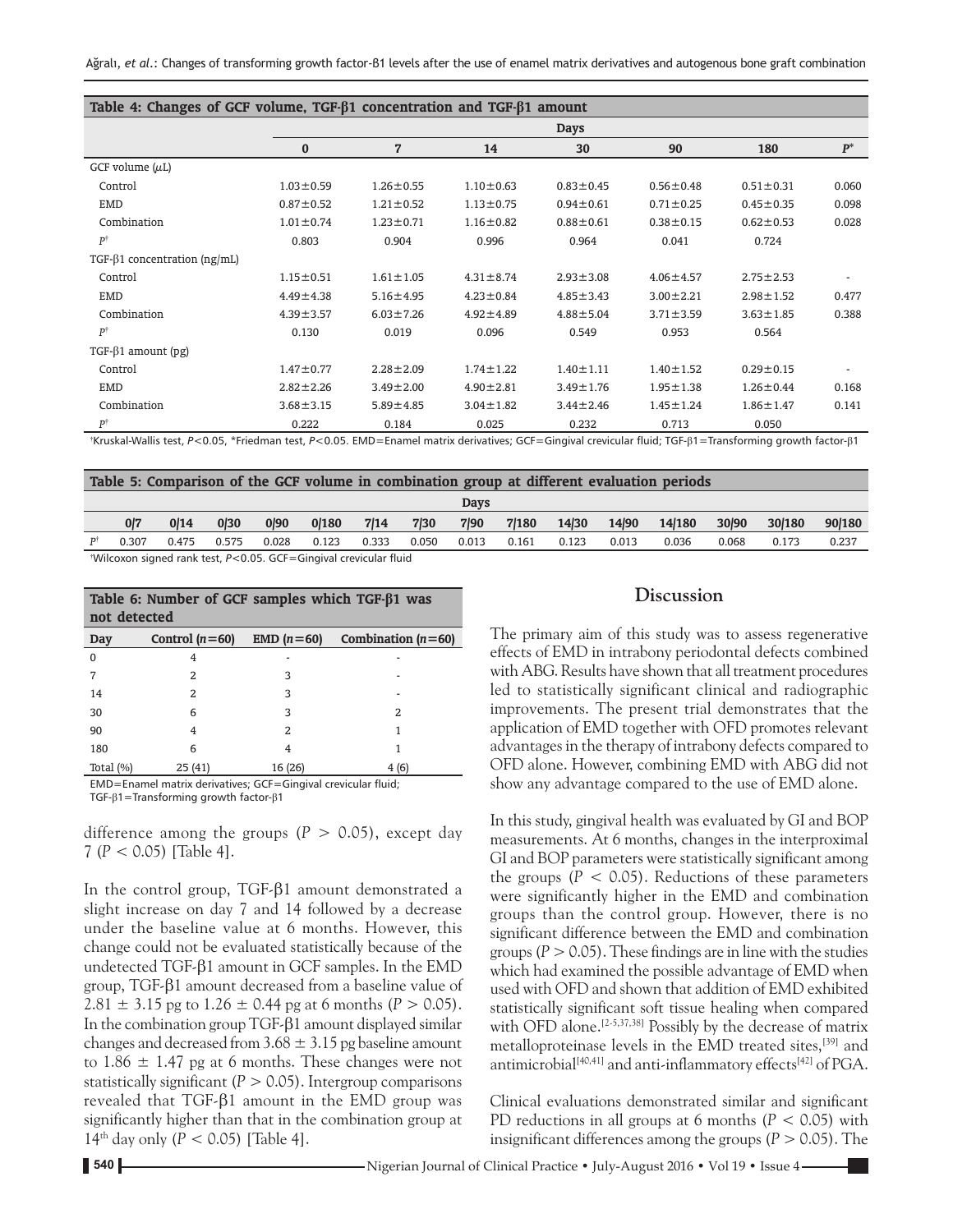PD reductions obtained from the studies evaluated the potential effect of the use EMD alone or its combinations with graft materials in the intrabony defects have reported to be between 1.85 mm and 5.40 mm,  $[8-10, 43-47]$  while our results showing 5.0 mm and 4.71 mm reduction of the EMD and combination groups, were in accordance with these clinical trials. The PD reductions of the studies evaluating the effect of OFD in the intrabony defects with initial PD score >6 mm ranged from 1.4 mm to 4.5 mm.[45,47‑52] The present study demonstrated similar PD reductions in the control group with 7.60 mm mean initial PD, which supports the results of these studies. Assessing the PD reductions together with the gingival recession scores may reflect the regenerative response of the periodontal treatment.<sup>[53]</sup>

Clinical evaluations demonstrated significant AG in all groups at 6 months(*P* < 0.01). AGs obtained in the control, EMD and combination groups were  $1.60 \pm 0.70$  mm, 4.50  $\pm$  3.24 mm, 3.55  $\pm$  1.46 mm, respectively. The AG obtained in the EMD and combination groups was significantly higher than the control group  $(P < 0.01)$ but, there was no statistically significant difference between the EMD and combination groups  $(P > 0.05)$ . The studies evaluating the clinical effect of OFD in intrabony defects demonstrated AG between 1.19 mm and 2.75 mm.[37,41,47,48,50,54‑56] AG in our control group supported these evidences as  $1.60 \pm 0.70$  mm. In the present study, surgical use of EMD in intrabony defects displayed significant AG when compared with OFD. This finding was in agreement with a systematic review investigating the probable advantage of EMD when used in addition to OFD.[57] Another recently published systematic review showed that various combinations of EMD with different types of grafting materials have the potential to enhance AG compared to EMD alone. [10,43,44,58-60]

Although the combination of EMD with a number of bone grafts has led to significant AG results, a larger number of studies have failed to show any significant differences in terms AG.[8,61‑68] The mean AG results revealed in the EMD and combination group were  $4.50 \pm 3.24$  mm and  $3.55 \pm 1.46$  mm, respectively. These AG results are consistent with the AG results revealed from the studies evaluating the regenerative response of the use of EMD alone or various combinations of graft materials with EMD in intrabony periodontal defects.[8,10,44,60,61,63,65,66]

The radiographic evaluation showed the amount of the radiographic bone fill percentage within the defect, was 35.31  $\pm$  20.56, 65.98  $\pm$  14.76 and 64.56  $\pm$  24.23 for the control group, EMD group, and combination group, respectively. These obtained radiographic results were in agreement with the radiographic findings of other studies that present radiographically detected additional newly formed hard tissue.[8,54,69‑72] Crea *et al*. [69] presented 50% bone fill 1‑year after EMD application.

GCF is a vehicle which represents a noninvasive access to the periodontium. Monitoring the contents of GCF can provide detecting the tissue and cell‑derived molecules not only originated from microbiota but also originated from the host response. Evaluation of varying molecular levels detected in the GCF might be of value as a prognostic marker of periodontal and systemic health, wound healing activity, and therapeutic progress following periodontal therapy.[16‑18,73‑76]

In the present study, TGF‑β1 level present in the GCF during reconstruction process was evaluated after the treatment of intrabony defects with three different treatment approaches. At the early healing phase, GCF volume and TGF‑β1 levels increased followed by reductions below respective baseline levels. Kuru *et al*. [16] suggested that TGF‑β1 could be noticeable in GCF and the level of this growth factor rises transiently after regenerative periodontal surgery using nonresorbable membranes. In a recent study, Ribeiro *et al*. [14] applied OFD with a minimally invasive surgical technique with and without EMD application and analyzed the levels of mediators, including TGF‑β1 involved in GCF after the periodontal surgery. According to this study, TGF‑β1 levels increased after 15 days in both groups and reduced to baseline values after 3 months which are similarly changed in our study. In contradiction to our results, no differences in TGF‑β1 levels were observed between the groups in that study. Studies have presented the existence of TGF‑β1 or TGF‑β‑like molecules, bone morphogenic protein‑like growth factor and bone sialoprotein‑like molecules in EMD together with its stimulative effects on various types of periodontal cells.[11,77‑81] Our biochemical results revealed by the evaluation of the GCF samples support these *in vitro*  evidence biochemically. However, in our study the use of ABG together with EMD in the regenerative treatment of periodontal intrabony defects did not show any significant difference in terms of detected TGF‑β1 levels in GCF.

A limitation of the current study may be the sample size. Although a power analysis was performed from the current literature, the number of defects included to the study groups may limit the generalizability of this study. Further clinical trials with larger sample size are needed for enlightening the clinical and biochemical benefits of EMD. Another limitation was that the measurements and interventions were made without blinding of the clinical examiners to the experimental groups, which has the potential for bias. However, the potential bias was minimized by randomly assigning the participants to the groups and following the standardized study protocol. It must be taken into account that the examiners were calibrated to confirm accuracy and reproducibility of measurements.

#### **Financial support and sponsorship**

This study supported by a grant from Marmara University Scientific Research Project Commission, Istanbul, Turkey with the number: SAG-C-DRP-090909-0288.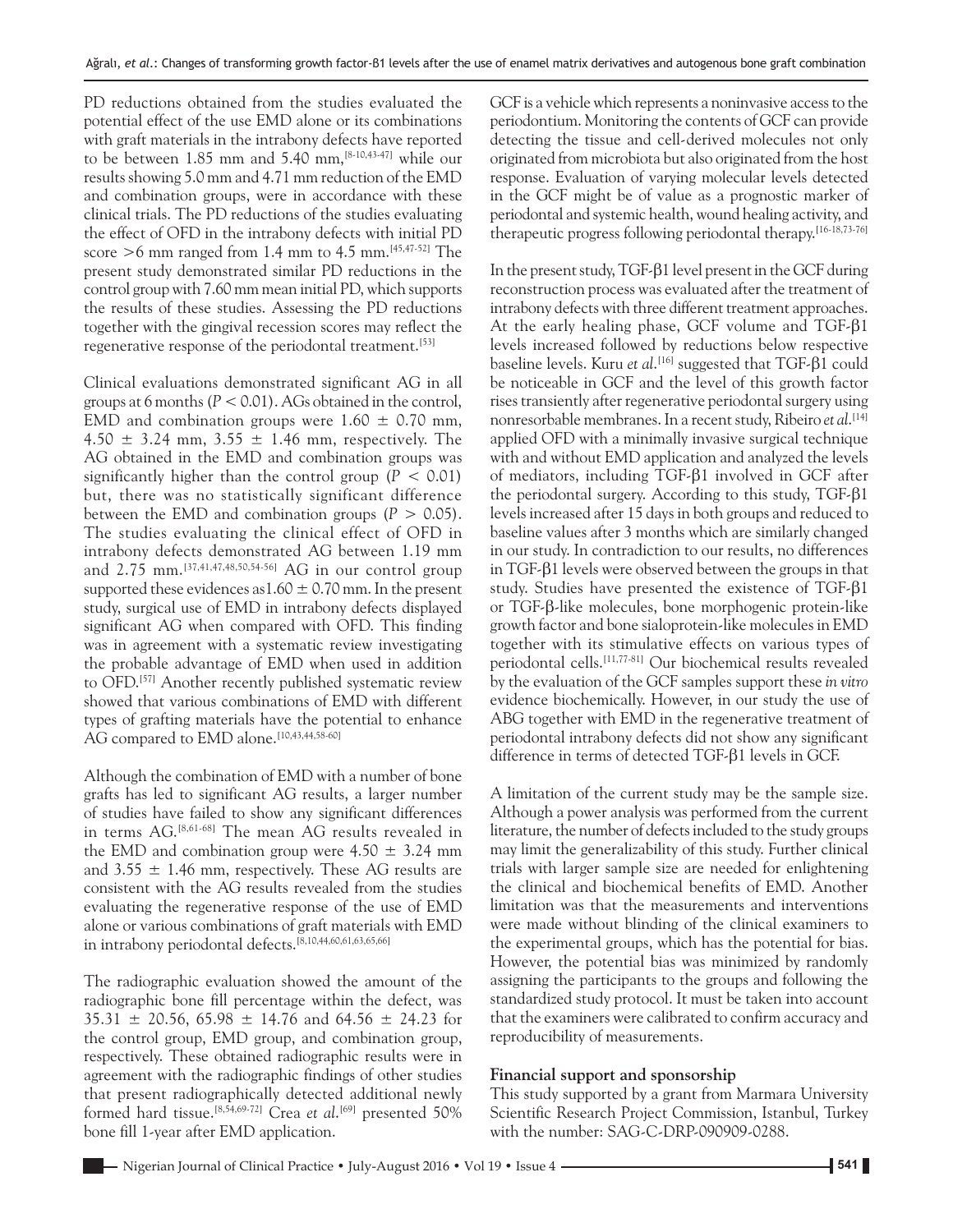# **Conflicts of interest**

There are no conflicts of interest.

# **References**

- 1. Karring T. Regenerative periodontal therapy. J Int Acad Periodontol 2000;2:101-9.
- 2. Hammarström L, Heijl L, Gestrelius S. Periodontal regeneration in a buccal dehiscence model in monkeys after application of enamel matrix proteins. J Clin Periodontol 1997;24(9 Pt 2):669-77.
- 3. Hammarström L. Enamel matrix, cementum development and regeneration. J Clin Periodontol 1997;24(9 Pt 2):658-68.
- Heijl L. Periodontal regeneration with enamel matrix derivative in one human experimental defect. A case report. J Clin Periodontol 1997;24(9 Pt 2):693-6.
- Mellonig JT. Enamel matrix derivative for periodontal reconstructive surgery: Technique and clinical and histologic case report. Int J Periodontics Restorative Dent 1999;19:8-19.
- 6. Froum S, Lemler J, Horowitz R, Davidson B. The use of enamel matrix derivative in the treatment of periodontal osseous defects: A clinical decision tree based on biologic principles of regeneration. Int J Periodontics Restorative Dent 2001;21:437-49.
- 7. AlGhamdi AS, Shibly O, Ciancio SG. Osseous grafting part I: Autografts and allografts for periodontal regeneration – A literature review. J Int Acad Periodontol 2010;12:34-8.
- 8. Guida L, Annunziata M, Belardo S, Farina R, Scabbia A, Trombelli L. Effect of autogenous cortical bone particulate in conjunction with enamel matrix derivative in the treatment of periodontal intraosseous defects. J Periodontol 2007;78:231-8.
- 9. Trombelli L, Annunziata M, Belardo S, Farina R, Scabbia A, Guida L. Autogenous bone graft in conjunction with enamel matrix derivative in the treatment of deep periodontal intra-osseous defects: A report of 13 consecutively treated patients. J Clin Periodontol 2006;33:69-75.
- 10. Yilmaz S, Cakar G, Yildirim B, SculeanA. Healing of two and three wall intrabony periodontal defects following treatment with an enamel matrix derivative combined with autogenous bone. J Clin Periodontol 2010;37:544-50.
- 11. Bosshardt DD. Biological mediators and periodontal regeneration: A review of enamel matrix proteins at the cellular and molecular levels. J Clin Periodontol 2008;35 8 Suppl: 87-105.
- 12. Giannopoulou C, Andersen E, Brochut P, Plagnat D, MombelliA. Enamel matrix derivative and systemic antibiotics as adjuncts to non-surgical periodontal treatment: Biologic response. J Periodontol 2006;77:707-13.
- 13. Okuda K, MiyazakiA, Momose M, Murata M, NomuraT, KubotaT, *et al.* Levels of tissue inhibitor of metalloproteinases-1 and matrix metalloproteinases-1 and ‑8 in gingival crevicular fluid following treatment with enamel matrix derivative (EMDOGAIN). J Periodontal Res 2001;36:309-16.
- 14. Ribeiro FV, Casarin RC, Júnior FH, Sallum EA, Casati MZ. The role of enamel matrix derivative protein in minimally invasive surgery in treating intrabony defects in single-rooted teeth: A randomized clinical trial. | Periodontol 2011;82:522-32.
- 15. Embery G, Waddington R. Gingival crevicular fluid: Biomarkers of periodontal tissue activity. Adv Dent Res 1994;8:329-36.
- 16. Kuru L, Griffiths GS, Petrie A, Olsen I. Changes in transforming growth factor-beta1 in gingival crevicular fluid following periodontal surgery. J Clin Periodontol 2004;31:527-33.
- 17. Kuru L, Kirby AC, Griffiths GS, Petrie A, Olsen I. Changes in soluble adhesion molecules in gingival crevicular fluid following periodontal surgery. J Periodontol 2005;76:526-33.
- 18. Kuru L, Yilmaz S, Kuru B, Köse KN, Noyan U. Expression of growth factors in the gingival crevice fluid of patients with phenytoin-induced gingival enlargement. Arch Oral Biol 2004;49:945-50.
- 19. Offenbacher S, Collins JG, Arnold RR. New clinical diagnostic strategies based on pathogenesis of disease. J Periodontal Res 1993;28 (6 Pt 2):523-35.
- 20. IgarashiA, Okochi H, Bradham DM, Grotendorst GR. Regulation of connective tissue growth factor gene expression in human skin fibroblasts and during wound repair. Mol Biol Cell 1993;4:637-45.
- 21. Kingsley DM. The TGF-beta superfamily: New members, new receptors, and new genetic tests of function in different organisms. Genes Dev 1994;8:133-46.
- 22. Laiho M, Keski-Oja J. Growth factors in the regulation of pericellular proteolysis: A review. Cancer Res 1989;49:2533-53.
- 23. Parkar MH, Kuru L, Giouzeli M, Olsen I. Expression of growth-factor receptors in normal and regenerating human periodontal cells. Arch Oral Biol 2001;46:275-84.
- 24. Lynch SE, Colvin RB, Antoniades HN. Growth factors in wound healing. Single and synergistic effects on partial thickness porcine skin wounds. J Clin Invest 1989;84:640-6.
- 25. Canalis E. Clinical review 35: Growth factors and their potential clinical value. J Clin Endocrinol Metab 1992;75:1-4.
- 26. RodriguesTL, Marchesan JT, Coletta RD, Novaes AB Jr, Grisi MF, Souza SL, *et al.* Effects of enamel matrix derivative and transforming growth factor-betal on human periodontal ligament fibroblasts. J Clin Periodontol 2007;34:514-22.
- 27. Dennison DK, Vallone DR, Pinero GJ, Rittman B, Caffesse RG. Differential effect of TGF-beta 1 and PDGF on proliferation of periodontal ligament cells and gingival fibroblasts. J Periodontol 1994;65:641-8.
- 28. Gürkan A, Emingil G, Cinarcik S, Berdeli A. Post-treatment effects of subantimicrobial dose doxycycline on clinical parameters and gingival crevicular fluid transforming growth factor-betal in severe, generalized chronic periodontitis. Int J Dent Hyg 2008;6:84-92.
- 29. Overall CM, Wrana JL, Sodek J. Independent regulation of collagenase, 72-kDa progelatinase, and metalloendoproteinase inhibitor expression in human fibroblasts by transforming growth factor-beta. J Biol Chem 1989;264:1860-9.
- 30. Selvig KA, Wikesjö UM, Bogle GC, Finkelman RD. Impaired early bone formation in periodontal fenestration defects in dogs following application of insulin-like growth factor (II). Basic fibroblast growth factor and transforming growth factor beta 1.J Clin Periodontol 1994;21:380-5.
- 31. Tatakis DN, Wikesjö UM, Razi SS, Sigurdsson TJ, Lee MB, Nguyen T, *et al.* Periodontal repair in dogs: Effect of transforming growth factor-beta 1 on alveolar bone and cementum regeneration. J Clin Periodontol 2000;27:698-704.
- 32. Francetti L, Del Fabbro M, Basso M, Testori T, Weinstein R. Enamel matrix proteins in the treatment of intra-bony defects. A prospective 24-month clinical trial. J Clin Periodontol 2004;31:52-9.
- 33. Löe H. The gingival index, the plaque index and the retention index systems. J Periodontol 1967;38 Suppl: 610-6.
- 34. Sculean A, Barbé G, Chiantella GC, Arweiler NB, Berakdar M, Brecx M. Clinical evaluation of an enamel matrix protein derivative combined with a bioactive glass for the treatment of intrabony periodontal defects in humans. J Periodontol 2002;73:401-8.
- 35. SculeanA, Pietruska M, Schwarz F, Willershausen B, Arweiler NB, AuschillTM. Healing of human intrabony defects following regenerative periodontal therapy with an enamel matrix protein derivative alone or combined with a bioactive glass. A controlled clinical study. J Clin Periodontol 2005;32:111-7.
- 36. Blomlöf JP, Blomlöf LB, Lindskog SF. Smear removal and collagen exposure after non-surgical root planing followed by etching with an EDTA gel preparation. J Periodontol 1996;67:841-5.
- 37. Rasperini G, Ricci G, Silvestri M. Surgical technique for treatment of infrabony defects with enamel matrix derivative (Emdogain): 3 case reports. Int J Periodontics Restorative Dent 1999;19:578-87.
- 38. Yilmaz S, Kuru B, Altuna-Kiraç E. Enamel matrix proteins in the treatment of periodontal sites with horizontal type of bone loss. J Clin Periodontol 2003;30:197-206.
- 39. Heard RH, Mellonig JT, Brunsvold MA, Lasho DJ, Meffert RM, Cochran DL. Clinical evaluation of wound healing following multiple exposures to enamel matrix protein derivative in the treatment of intrabony periodontal defects. J Periodontol 2000;71:1715-21.
- 40. Arweiler NB, Auschill TM, Donos N, Sculean A. Antibacterial effect of an enamel matrix protein derivative on *in vivo* dental biofilm vitality. Clin Oral Investig 2002;6:205-9.
- 41. Sculean A, Auschill TM, Donos N, Brecx M, Arweiler NB. Effect of an enamel matrix protein derivative (Emdogain) on *ex vivo* dental plaque vitality. J Clin Periodontol 2001;28:1074-8.
- 42. Myhre AE, Lyngstadaas SP, Dahle MK, Stuestøl JF, Foster SJ, Thiemermann C, *et al.* Anti‑inflammatory properties of enamel matrix derivative in human blood. J Periodontal Res 2006;41:208-13.
- 43. Kuru B, Yilmaz S, Argin K, Noyan U. Enamel matrix derivative alone or in combination with a bioactive glass in wide intrabony defects. Clin Oral Investig 2006;10:227-34.
- 44. Lekovic V, Camargo PM, Weinlaender M, Nedic M, Aleksic Z, Kenney EB. A comparison between enamel matrix proteins used alone or in combination with bovine porous bone mineral in the treatment of intrabony periodontal defects in humans. J Periodontol 2000;71:1110-6.
- 45. Tonetti MS, Lang NP, Cortellini P, Suvan JE, Adriaens P, Dubravec D, *et al.* Enamel